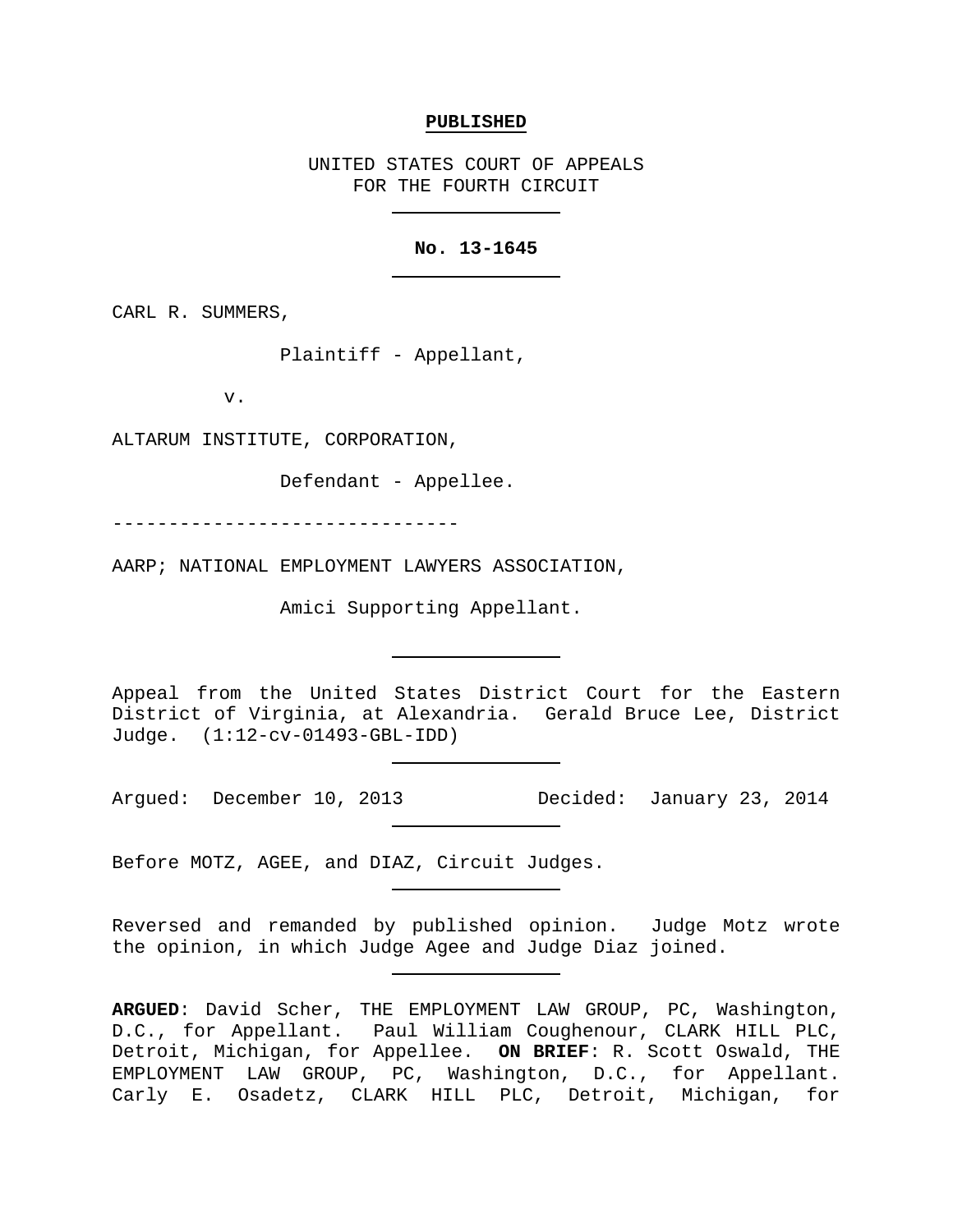Appellee. Rebecca Hamburg Cappy, NATIONAL EMPLOYMENT LAWYERS ASSOCIATION, San Francisco, California; Daniel B. Kohrman, AARP FOUNDATION LITIGATION, Washington, D.C.; Melvin Radowitz, AARP, Washington, D.C., for Amici Supporting Appellant.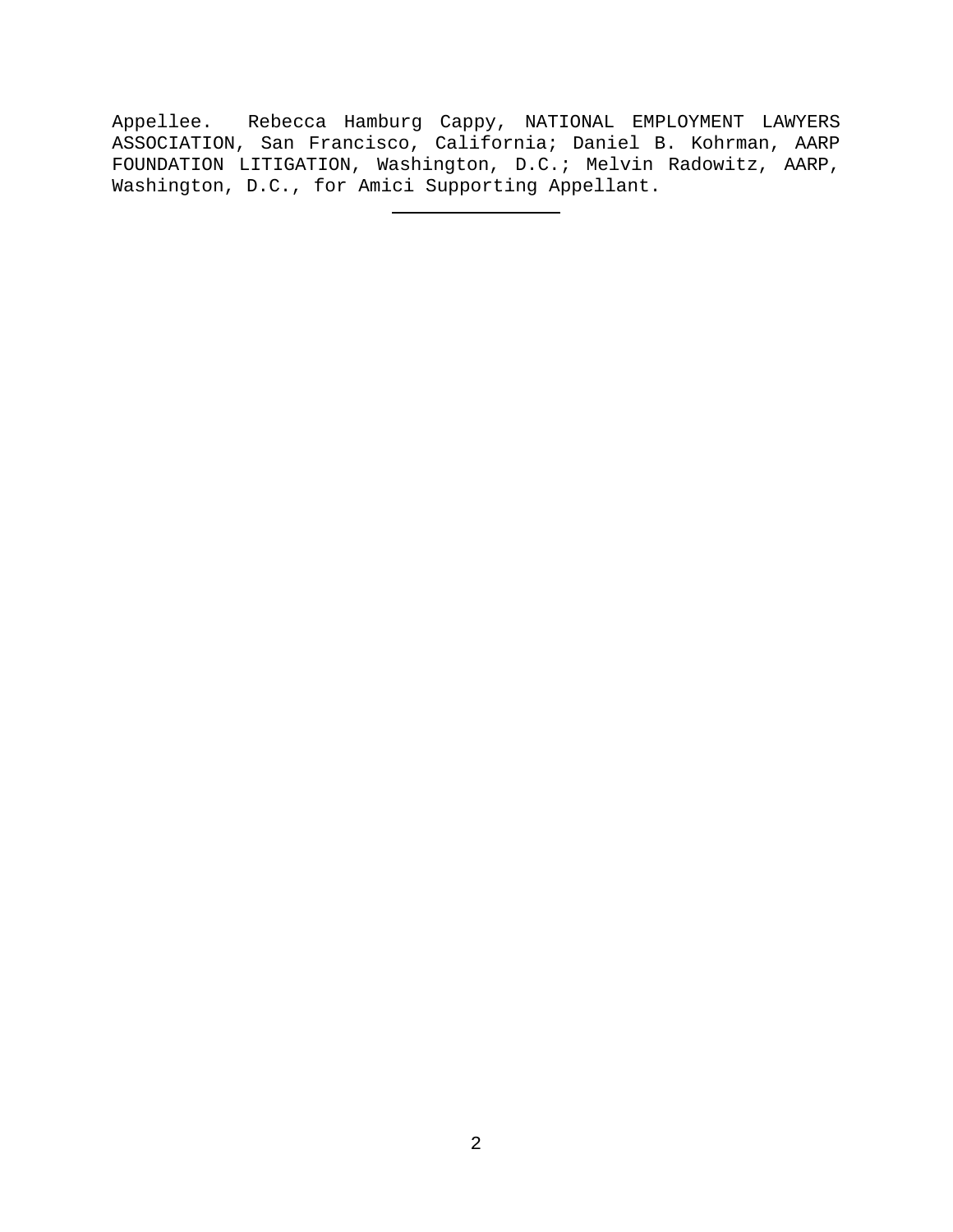DIANA GRIBBON MOTZ, Circuit Judge:

Pursuant to recent amendments to the Americans With Disabilities Act, a sufficiently severe temporary impairment may constitute a disability. Because the district court held to the contrary, we reverse and remand.

## I.

## A.

Carl Summers appeals the dismissal of his complaint for failure to state a claim on which relief can be granted. Accordingly, we recount the facts as alleged by Summers. Minor v. Bostwick Labs, Inc., 669 F.3d 428, 430 n.1 (4th Cir. 2012).

In July 2011, Summers began work as a senior analyst for the Altarum Institute, a government contractor with an office in Alexandria, Virginia. Summers's job required him to travel to the Maryland offices of Altarum's client, the Defense Centers of Excellence for Psychological Health and Traumatic Brain Injury ("DCoE"). At DCoE, Summers conducted statistical research, wrote reports, and made presentations. Altarum policy authorized employees to work remotely if the client approved. The client, here DCoE, preferred contractors to work on-site during business hours, but permitted them to work remotely from home when "putting in extra time on [a] project."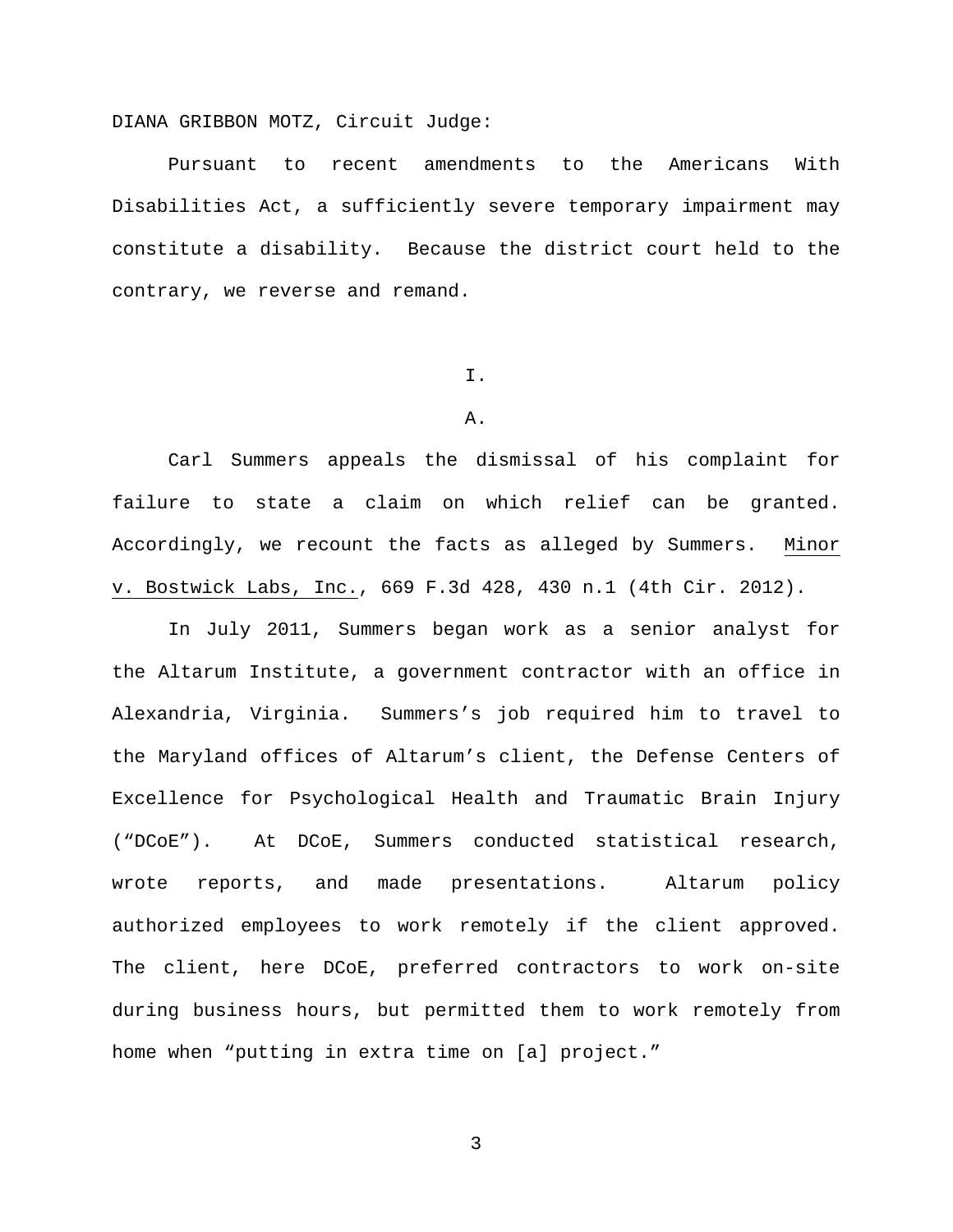On October 17, 2011, Summers fell and injured himself while exiting a commuter train on his way to DCoE. With a heavy bag slung over his shoulder, he lost his footing and struck both knees against the train platform. Paramedics took Summers to the hospital, where doctors determined that he had sustained serious injuries to both legs. Summers fractured his left leg and tore the meniscus tendon in his left knee. He also fractured his right ankle and ruptured the quadriceps-patellar tendon in his right leg. Repairing the left-leg fracture required surgery to fit a metal plate, screws, and bone into his tibia. Treating Summers's ruptured right quadriceps required another surgery to drill a hole in the patella and refasten his tendons to the knee.

Doctors forbade Summers from putting any weight on his left leg for six weeks and estimated that he would not be able to walk normally for seven months at the earliest. Without surgery, bed rest, pain medication, and physical therapy, Summers alleges that he would "likely" not have been able to walk for more than a year after the accident.

While hospitalized, Summers contacted an Altarum humanresources representative about obtaining short-term disability benefits and working from home as he recovered. The Altarum representative agreed to discuss "accommodations that would allow Summers to return to work," but suggested that Summers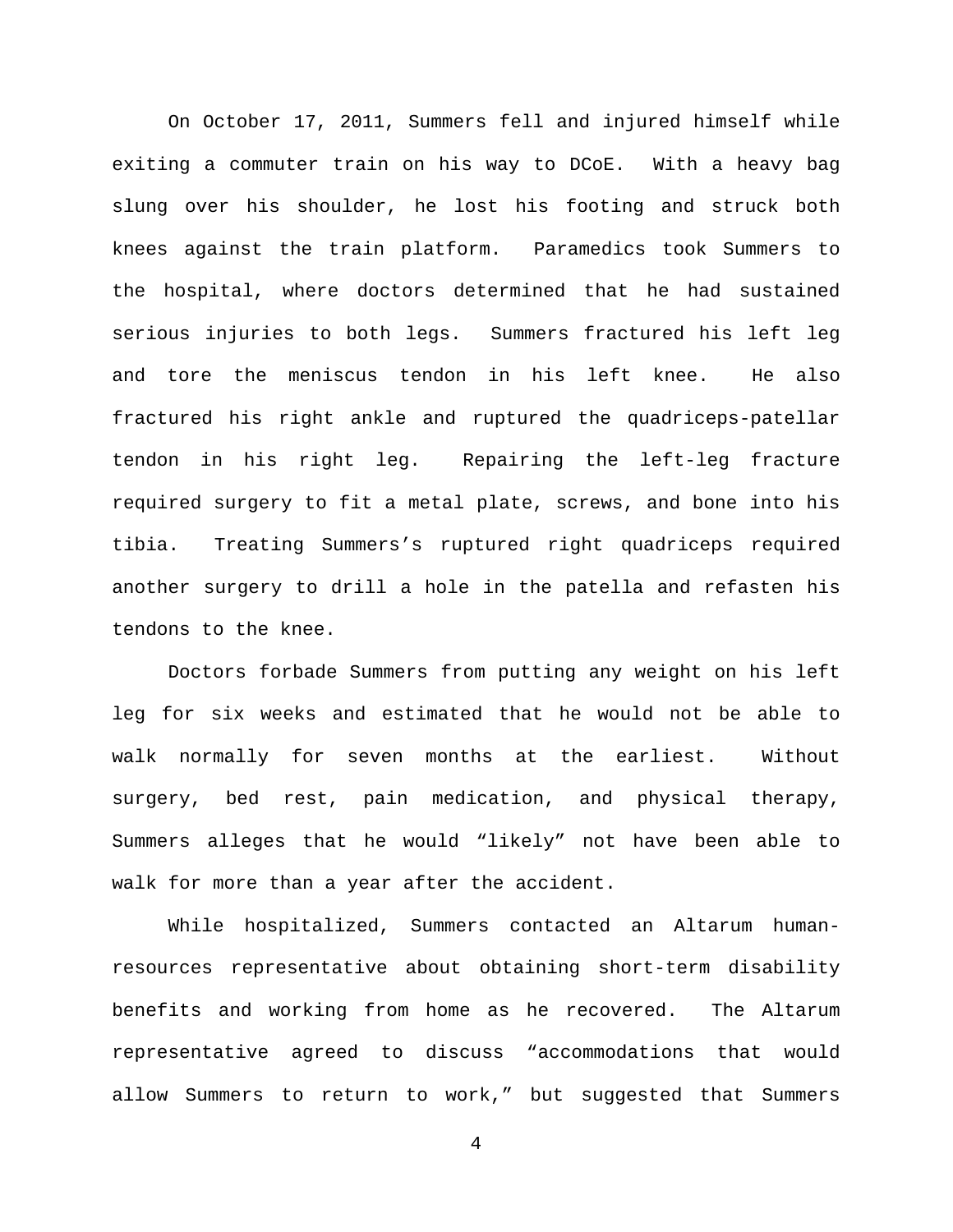"take short-term disability and focus on getting well again." Summers sent emails to his supervisors at Altarum and DCoE seeking advice about how to return to work; he suggested "a plan in which he would take short-term disability for a few weeks, then start working remotely part-time, and then increase his hours gradually until he was full-time again."

Altarum's insurance provider granted Summers short-term disability benefits. But Altarum never followed up on Summers's request to discuss how he might successfully return to work. The company did not suggest any alternative reasonable accommodation or engage in any interactive process with Summers. Nor did Altarum tell Summers that there was "any problem with his plan for a graduated return to work." Instead, on November 30, Altarum simply informed Summers "that Altarum was terminating [him] effective December 1, 2011, in order to place another analyst in his role at DCoE."

#### B.

In September 2012, Summers filed a complaint in the Eastern District of Virginia alleging two claims under the Americans With Disability Act ("ADA" or "Act"). First, Summers asserted that Altarum discriminated against him by wrongfully discharging him on account of his disability. Second, Summers asserted that Altarum failed to accommodate his disability. After Summers amended the complaint in October 2012, the district court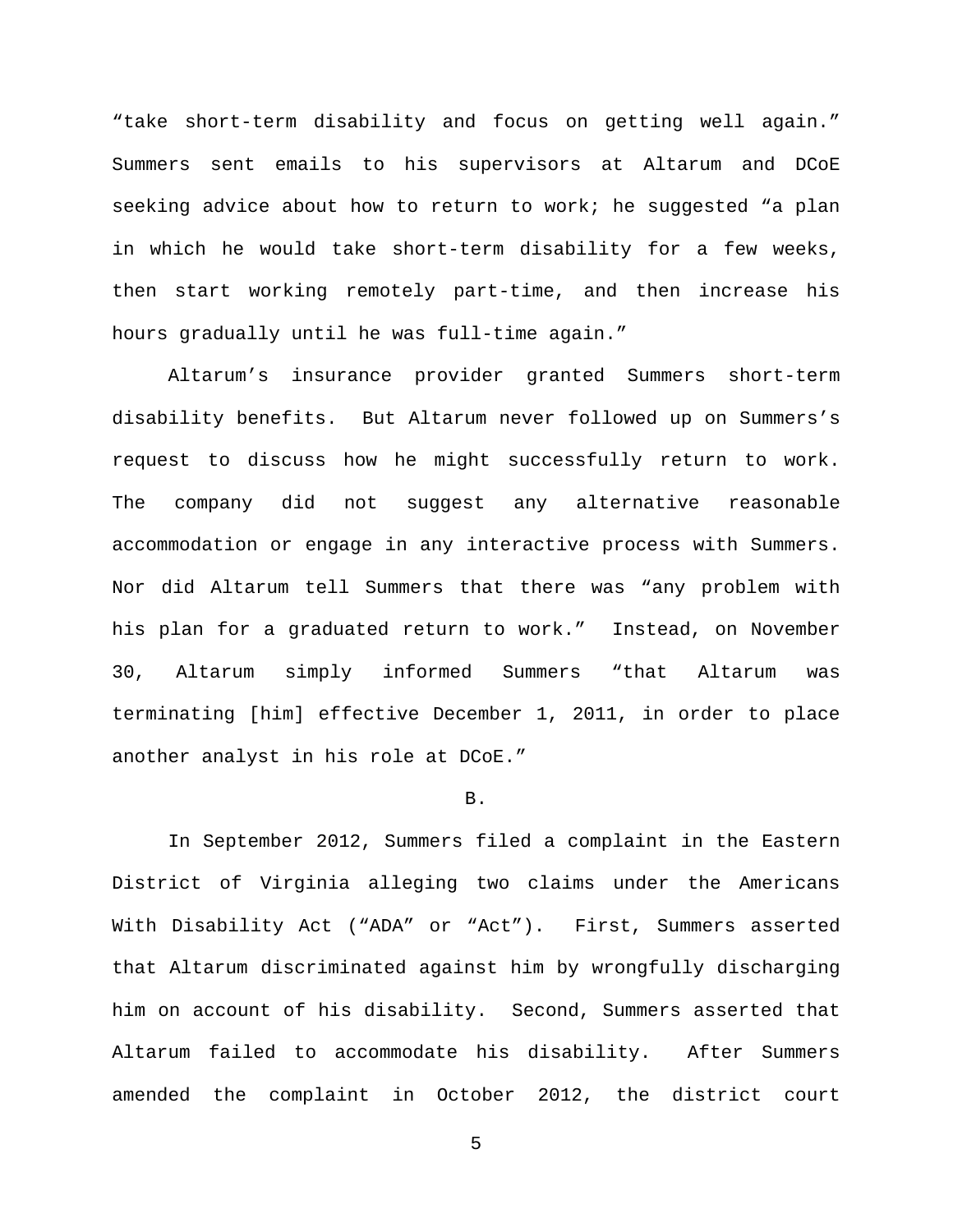granted Altarum's Rule 12(b)(6) motion and dismissed both claims without prejudice.

Rather than filing a second amended complaint, Summers filed a new lawsuit in December 2012 presenting essentially the same two claims. A few months later, the district court again granted Altarum's motion to dismiss both claims, this time with prejudice. First, the court dismissed the wrongful-discharge claim on the ground that Summers had failed to allege that he was disabled. The court reasoned that a "temporary condition, even up to a year, does not fall within the purview of the [A]ct" and so "the defendant's not disabled." The court further suggested that Summers was not disabled because he could have worked with the assistance of a wheelchair. Second, the court dismissed Summers's failure-to-accommodate claim on the ground that Summers failed to allege that he had requested a reasonable accommodation. The court reasoned that an employee bears the burden of requesting a reasonable accommodation, and that Summers's proposal to work temporarily from home was unreasonable "because it sought to eliminate a significant function of the job."

On appeal, Summers challenges only the district court's dismissal of his wrongful-discharge claim. He does not contest the court's dismissal of his failure-to-accommodate claim, and so we do not consider it.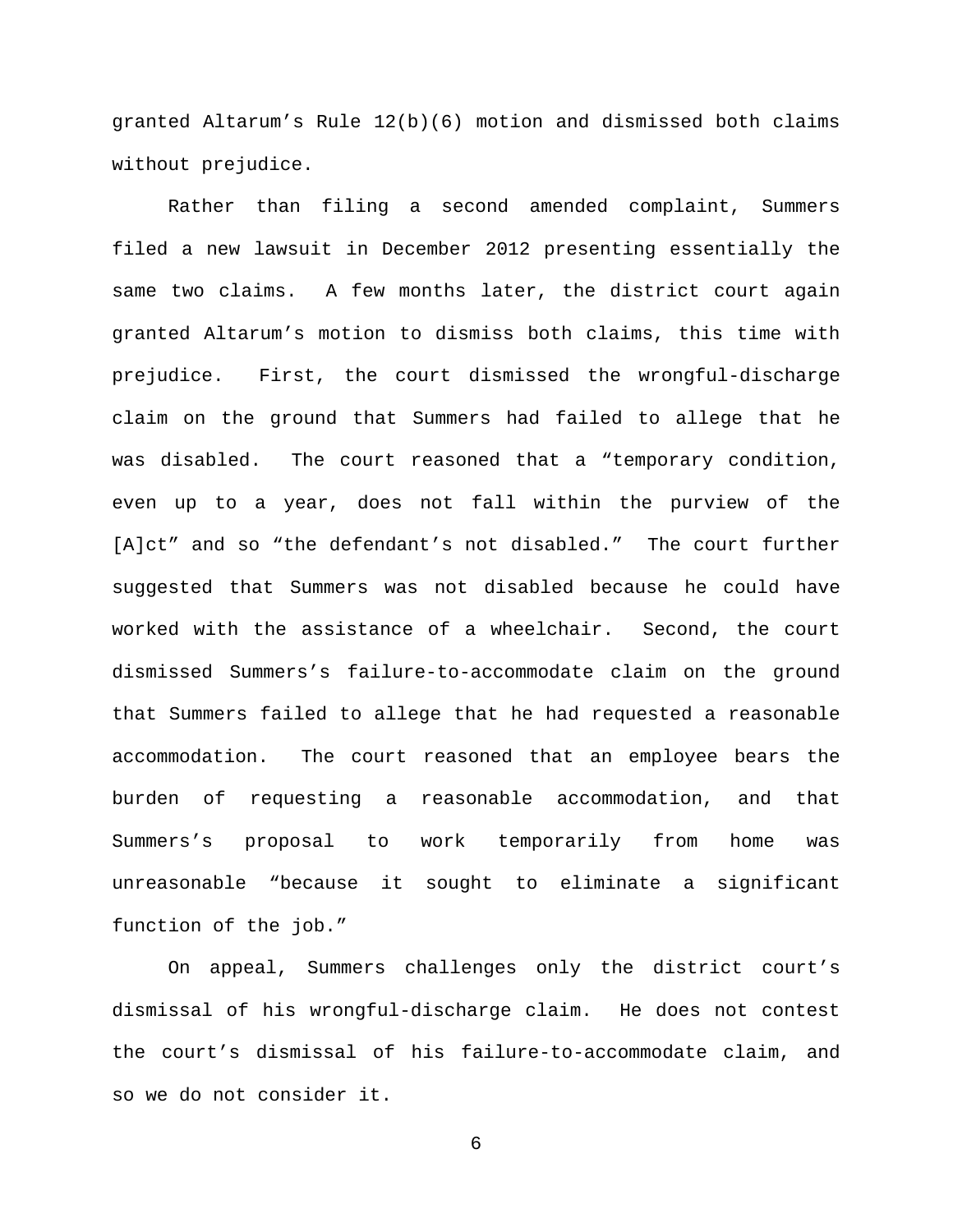To survive a motion to dismiss, a complaint must state "a

claim to relief that is plausible on its face." Bell Atl. Corp. v. Twombly, 550 U.S. 544, 570 (2007). We review de novo an appeal from a Rule 12(b)(6) dismissal, accepting the complaint as true and drawing reasonable inferences in the plaintiff's favor. Nemet Chevrolet, Ltd. v. Consumeraffairs.com, Inc., 591 F.3d 250, 253 (4th Cir. 2009).

# A.

The ADA makes it unlawful for covered employers to "discriminate against a qualified individual on the basis of disability." 42 U.S.C. § 12112(a) (2012). The Act prohibits covered employers from discharging qualified employees because they are disabled. Id. To establish a wrongful-discharge claim, a plaintiff must show, among other things, that he suffered from a "disability." Young v. United Parcel Serv., 707 F.3d 437, 443 (4th Cir. 2013).

Under the ADA, a "disability" may take any of the following forms: (1) "a physical or mental impairment that substantially limits one or more major life activities" (the "actualdisability" prong); (2) "a record of such an impairment" (the "record-of" prong); or (3) "being regarded as having such an impairment" (the "regarded-as" prong). 42 U.S.C. § 12102(1). Summers alleges that he was disabled under the ADA's actual-

7

II.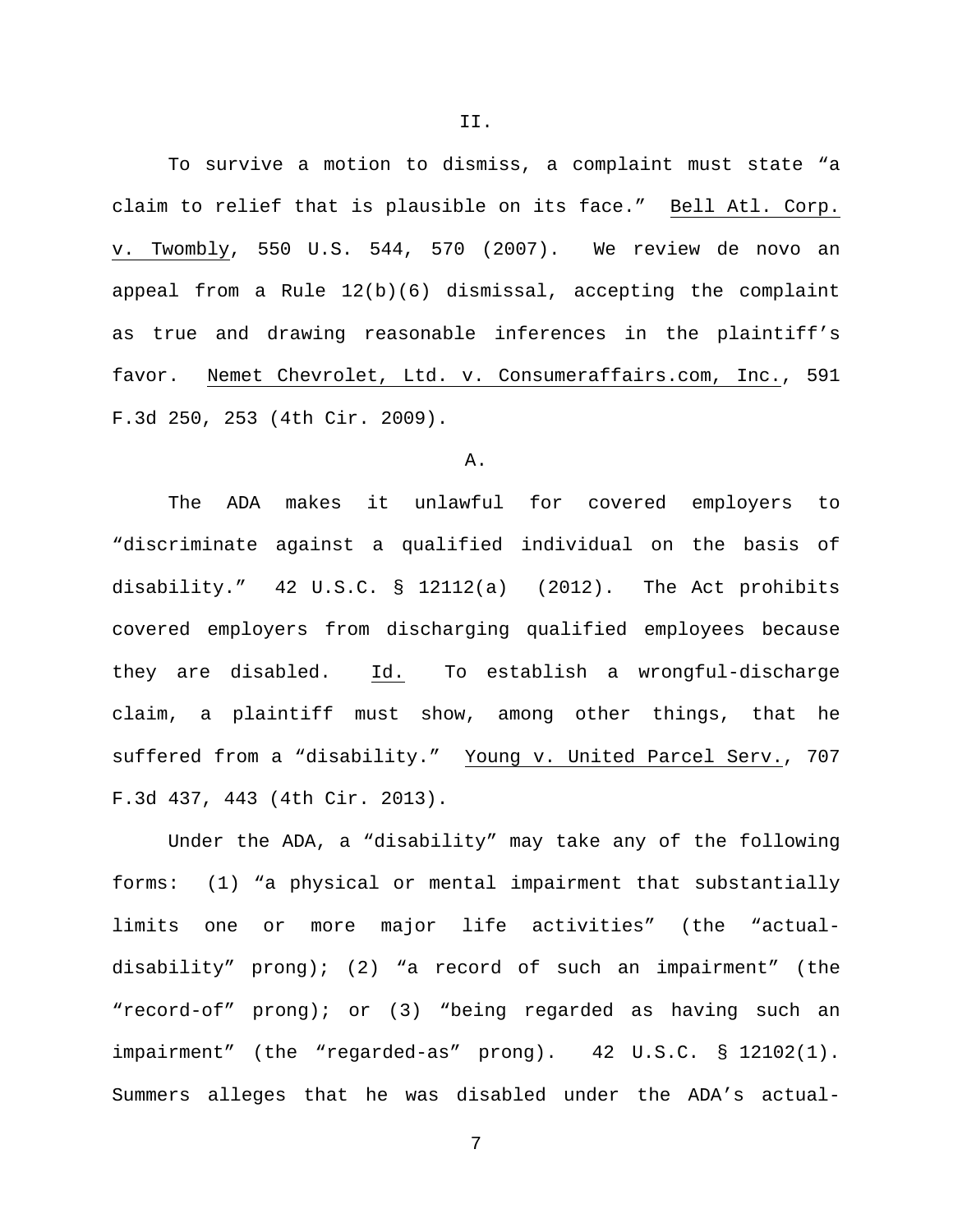disability prong. Specifically, he asserts that his impairment "substantially limit[ed]" his ability to walk -- which the ADA recognizes as one of the "major life activities" whose substantial limitation qualifies as a disability. Id. § 12102(2)(A). Accordingly, if Summers's impairment substantially limited his ability to walk, he suffered a "disability" for purposes of the ADA.

## B.

In September 2008, Congress broadened the definition of "disability" by enacting the ADA Amendments Act of 2008, Pub. L. No. 110-325, 122 Stat. 3553 ("ADAAA" or "amended Act"). In response to a series of Supreme Court decisions that Congress believed improperly restricted the scope of the ADA, it passed legislation with the stated purpose of "reinstating a broad scope of protection to be available under the ADA." Id. § 2(b)(1). Particularly relevant to this case, Congress sought to override Toyota Motor Manufacturing, Kentucky, Inc. v. Williams, 534 U.S. 184, 199 (2002), in which the Supreme Court had adopted a strict construction of the term "disability" and suggested that a temporary impairment could not qualify as a disability under the Act. Congress believed that Toyota set an "inappropriately high level of limitation necessary to obtain coverage under the ADA." Pub. L. No.  $110-325$ , §  $2(b)(5)$ .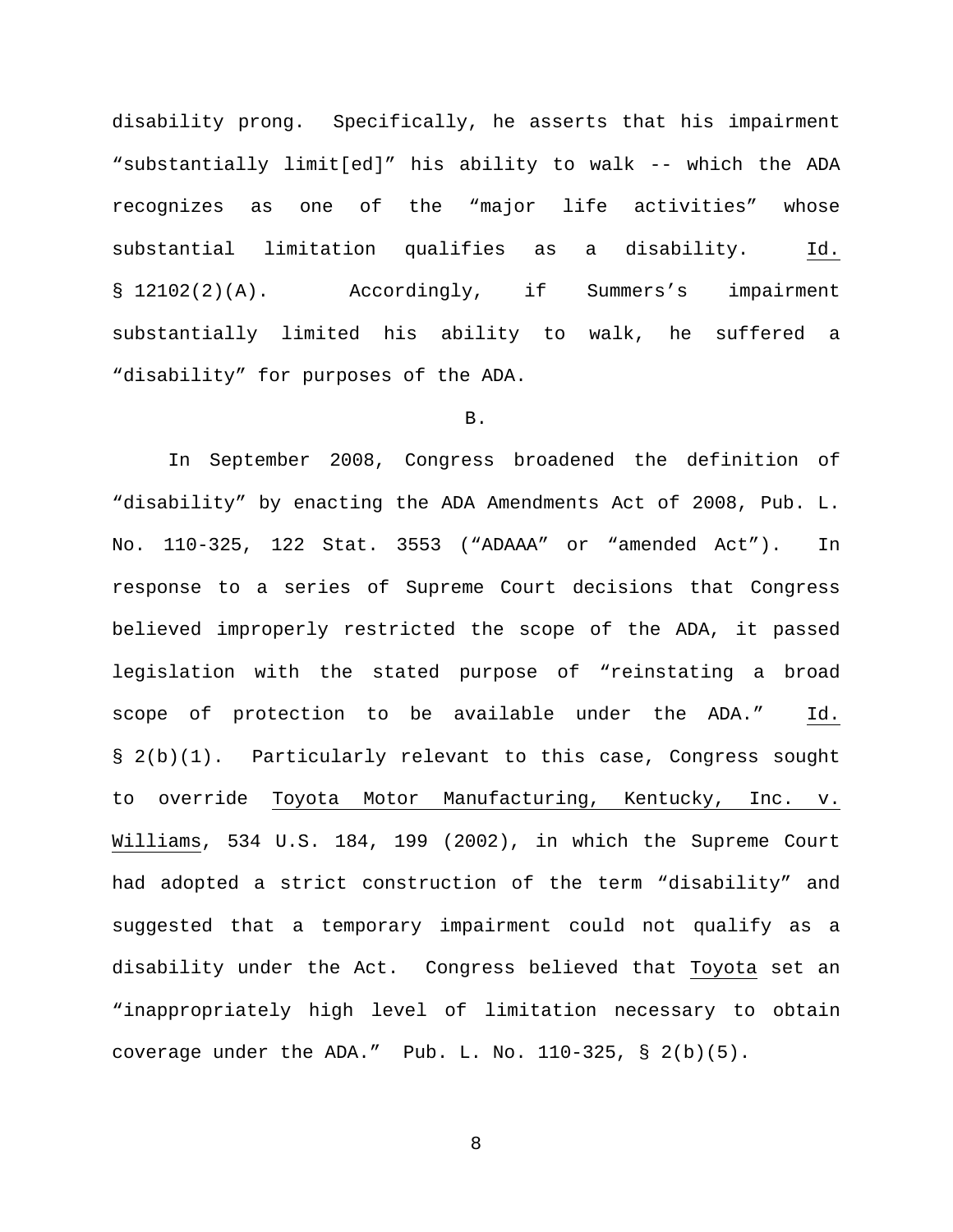Abrogating Toyota, the amended Act provides that the definition of disability "shall be construed in favor of broad coverage of individuals under this chapter, to the maximum extent permitted by [its] terms." 42 U.S.C. § 12102(4)(A). Further, Congress instructed that the term "substantially limits" be interpreted consistently with the liberalized purposes of the ADAAA.  $\underline{\text{Id.}}$  § [1](#page-8-0)2102(4)(B). $^1$  And Congress directed the Equal Employment Opportunity Commission ("EEOC") to revise its regulations defining the term "substantially limits" to render them consistent with the broadened scope of the statute. Pub. L. No. 110-325, § 2(b)(6).

After notice and comment, the EEOC promulgated regulations clarifying that "[t]he term 'substantially limits' shall be construed broadly in favor of expansive coverage" and that the term is "not meant to be a demanding standard." 29 C.F.R. § 1630.2(j)(1)(i) (2013). The EEOC regulations also expressly provide that "effects of an impairment lasting or expected to last fewer than six months can be substantially limiting" for purposes of proving an actual disability. Id.  $$1630.2(j)(1)(ix)$  (emphasis added).

<span id="page-8-0"></span> $1$  The ADAAA provides, with respect to the "regarded-as" prong, that a plaintiff will not be disabled if his impairment is "transitory and minor," i.e. of "an actual or expected duration of 6 months or less." Id.  $\S$  12102(3)(B). It contains no similar durational requirement for the "actual-disability" prong.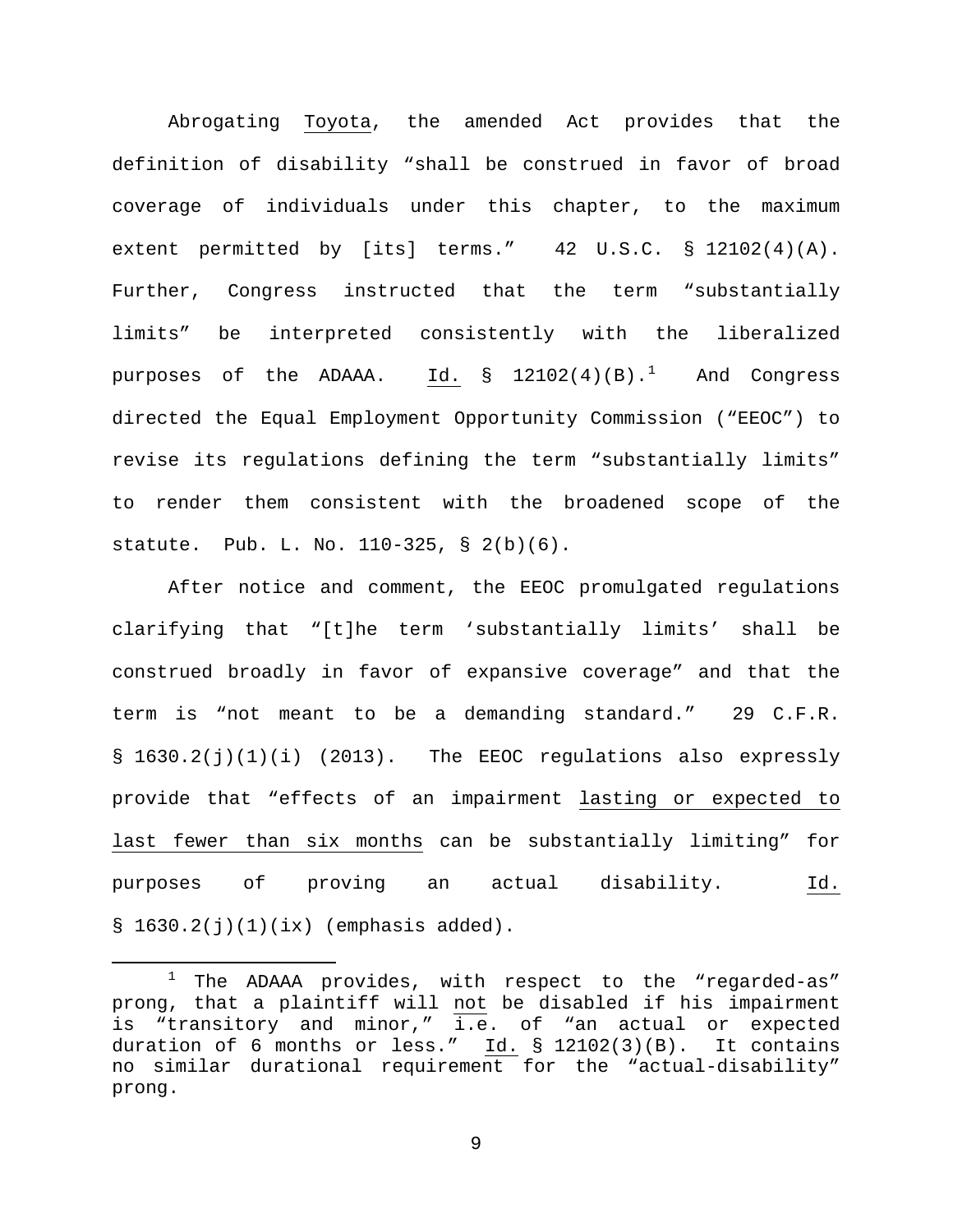According to the appendix to the EEOC regulations, the "duration of an impairment is one factor that is relevant in determining whether the impairment substantially limits a major life activity." Id. § 1630.2(j)(1)(ix)(app.). Although "[i]mpairments that last only for a short period of time are typically not covered," they may be covered "if sufficiently severe." Id. The EEOC appendix illustrates these principles: "[I]f an individual has a back impairment that results in a 20 pound lifting restriction that lasts for several months, he is substantially limited in the major life activity of lifting, and therefore covered under the first prong of the definition of disability." Id.

## III.

In dismissing Summers's wrongful-discharge claim, the district court held that, even though Summers had "suffered a very serious injury," this injury did not constitute a disability because it was temporary and expected to heal within a year. That holding represented an entirely reasonable interpretation of Toyota and its progeny. But in 2008, Congress expressly abrogated Toyota by amending the ADA. We are the first appellate court to apply the amendment's expanded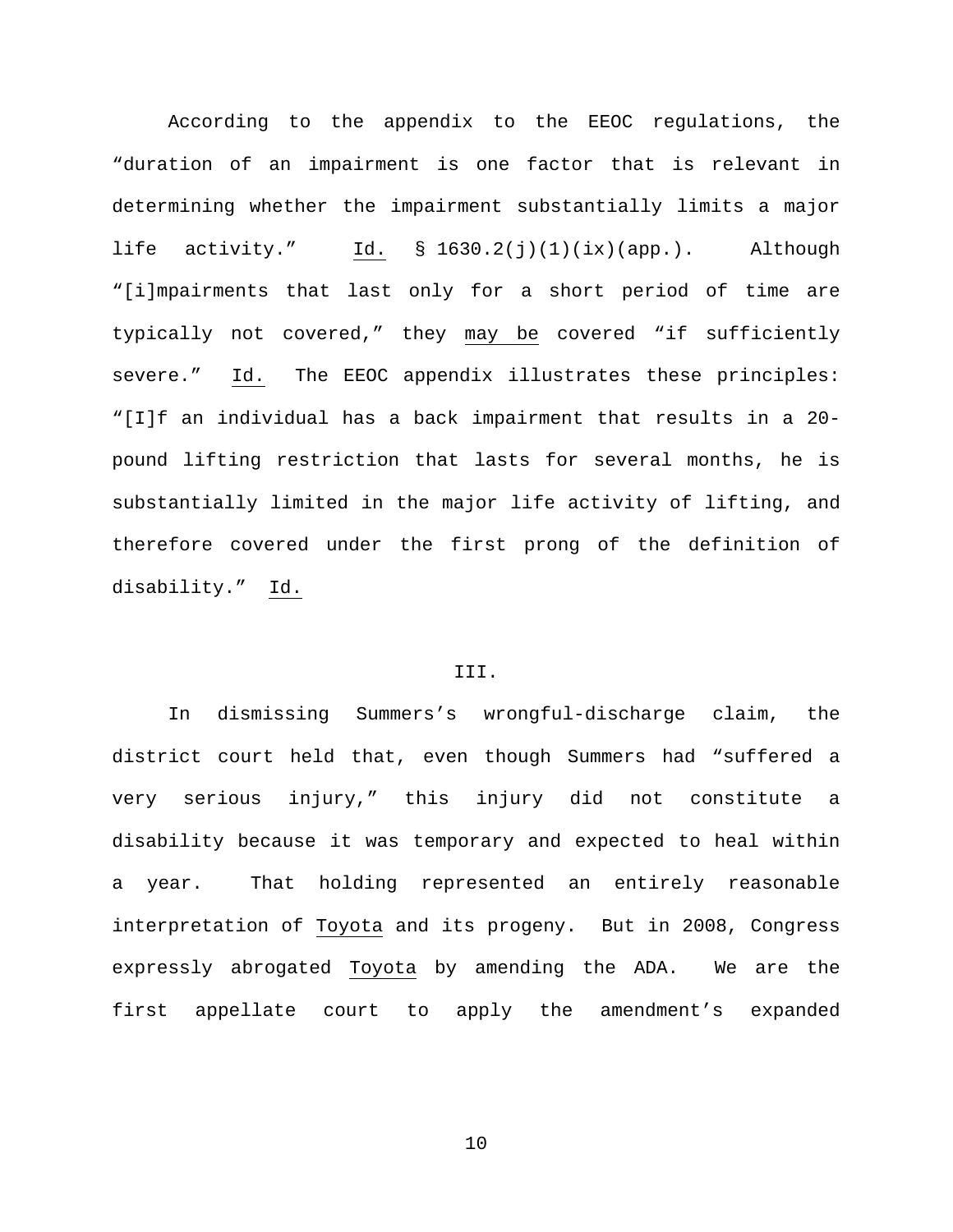definition of "disability."<sup>[2](#page-10-0)</sup> Fortunately, the absence of appellate precedent presents no difficulty in this case: Summers has unquestionably alleged a "disability" under the ADAAA sufficiently plausible to survive a Rule 12(b)(6) motion.

A.

Summers alleges that his accident left him unable to walk for seven months and that without surgery, pain medication, and physical therapy, he "likely" would have been unable to walk for far longer.<sup>[3](#page-10-1)</sup> The text and purpose of the ADAAA and its

<span id="page-10-0"></span> $2$  In Reynolds v. American National Red Cross, 701 F.3d 143, 151-52 (4th Cir. 2012), we briefly discussed the ADAAA before declining to apply the statute retroactively. In the course of our discussion we noted that the plaintiff's impairment -- a minor lifting restriction -- was not severe enough to constitute<br>a disability even under the ADAAA's liberal new standard. Id. a disability even under the ADAAA's liberal new standard. at 154 n.10. But we did not suggest, let alone hold, that the ADAAA excluded temporary impairments from its definition of disability.

<span id="page-10-1"></span> $3$  In enacting the ADAAA, Congress clarified that courts must disregard so-called "mitigating measures" when determining whether an impairment constitutes a disability. Pub. L. No.<br>110-325, § 2(b)(2). The new statute and regulations require The new statute and regulations require courts to evaluate a plaintiff's impairment as it would manifest without treatments such as medication, mobility devices, and<br>physical therapy. 42 U.S.C. § 12102(4)(E)(i); 29 C.F.R. physical therapy. 42 U.S.C. § 12102(4)(E)(i); 29 C.F.R. § 1630.2(j)(5). A proposed but rejected regulation had included as an example of a mitigating measure "surgical interventions, except for those that permanently eliminate an impairment." 76 Fed. Reg. 16,978, 16,983 (Mar. 25, 2011). The EEOC omitted this example due to the public's confusion over how it would apply, instead explaining that whether a given surgery constitutes a mitigating measure should be determined "on a case-by-case basis." Id. Because Summers's impairment could constitute a disability with or without surgery, we need not address whether his surgeries constituted mitigating measures.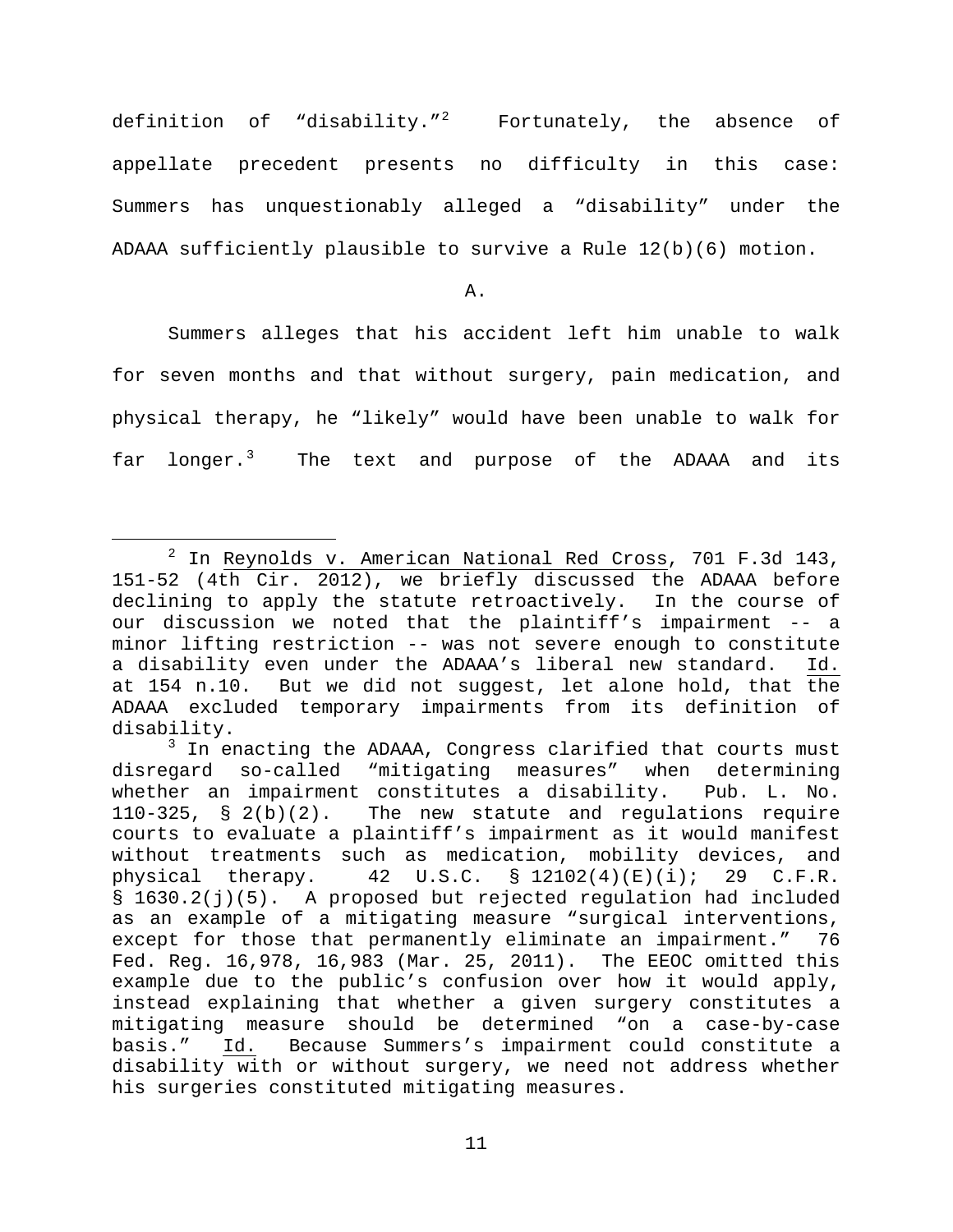implementing regulations make clear that such an impairment can constitute a disability.

In the amended Act, after concluding that courts had construed the term "disability" too narrowly, Congress stated that it intended to liberalize the ADA "in favor of broad coverage." 42 U.S.C. § 12102(4)(A). Congress also mandated that the ADA, as amended, be interpreted as broadly as its text permits. Id. Furthermore, the EEOC, pursuant to its delegated authority to construe "disability" more generously, adopted new regulations providing that an impairment lasting less than six months can constitute a disability. 29 C.F.R.  $\S$  1630.2(j)(1)(ix). Although short-term impairments qualify as disabilities only if they are "sufficiently severe," id. § 1630.2(j)(1)(ix) (app.), it seems clear that the serious impairment alleged by Summers is severe enough to qualify. If, as the EEOC has concluded, a person who cannot lift more than twenty pounds for "several months" is sufficiently impaired to be disabled within the meaning of the amended Act, id., then surely a person whose broken legs and injured tendons render him completely immobile for more than seven months is also disabled.

In holding that Summers's temporary injury could not constitute a disability as a matter of law, the district court erred not only in relying on pre-ADAAA cases but also in misapplying the ADA disability analysis. The court reasoned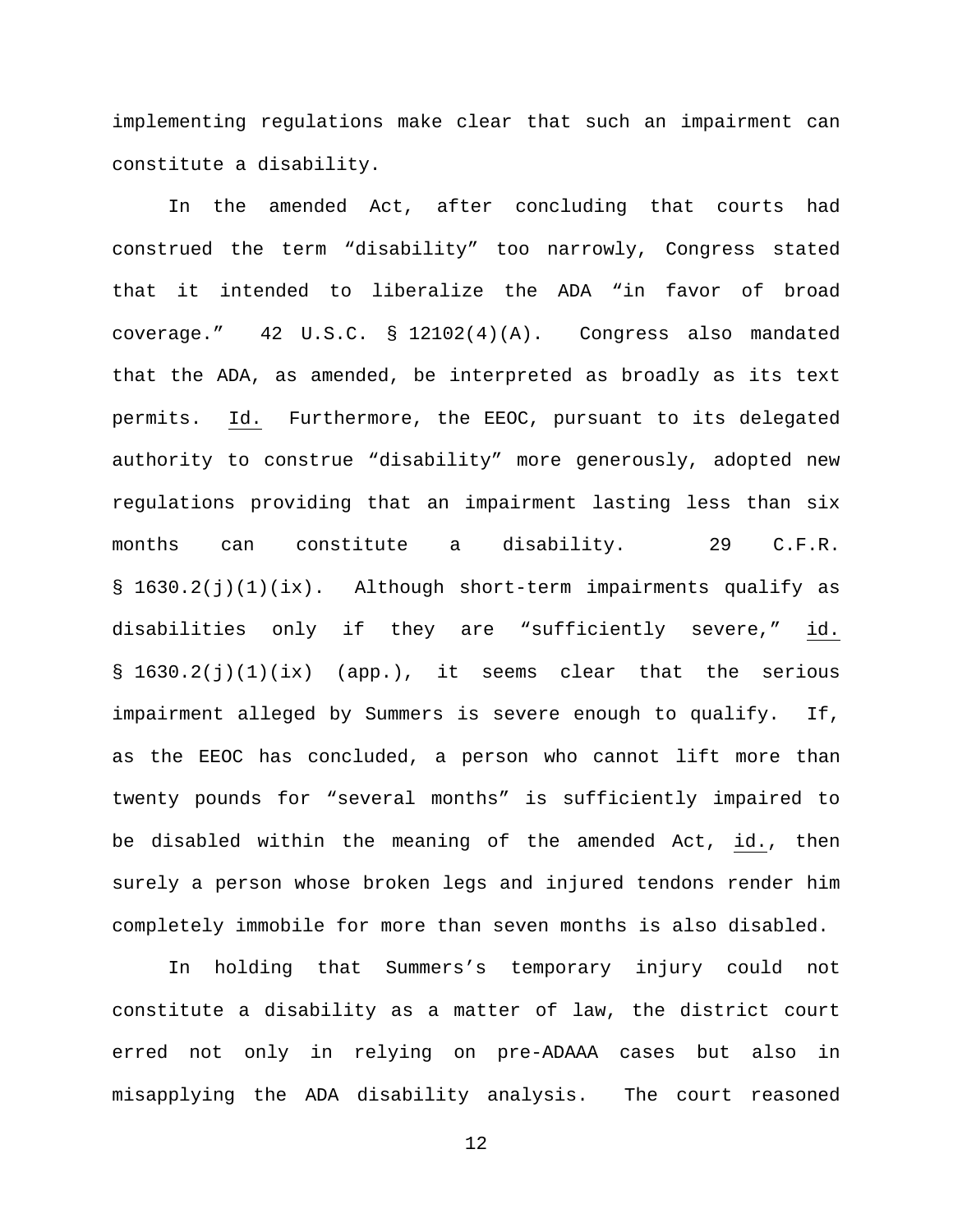that, because Summers could have worked with a wheelchair, he must not have been disabled. This inverts the appropriate inquiry. A court must first establish whether a plaintiff is disabled by determining whether he suffers from a substantially limiting impairment. Only then may a court ask whether the plaintiff is capable of working with or without an accommodation. See 42 U.S.C. § 12102(4)(E)(i)(III) (the determination whether an impairment is substantially limiting "shall be made without regard to the ameliorative effects of . . . reasonable accommodations"). If the fact that a person could work with the help of a wheelchair meant he was not disabled under the Act, the ADA would be eviscerated.<sup>[4](#page-12-0)</sup>

<span id="page-12-0"></span> <sup>4</sup> To mount a wrongful-discharge claim, a plaintiff must also establish that he is a "qualified individual" -- i.e., that "with or without reasonable accommodation, [he] can perform the essential functions of [his] employment position." 42 U.S.C. § 12111(8). The district court did not address the "qualified individual" issue in the context of Summers's wrongful-discharge claim. But in dismissing Summers's failure-to-accommodate claim, the court suggested that Summers was not a "qualified individual" because his requested accommodation -- a temporary period of working remotely -- was unreasonable. Summers does not challenge the dismissal of his failure-to-accommodate claim and so, as explained above, we do not revisit that holding. But because the "qualified individual" issue likely will arise on remand of the wrongful-discharge claim, we note that an employee's accommodation request, even an unreasonable one, typically triggers an employer's duty to engage in an "interactive process" to arrive at a suitable accommodation collaboratively with the employee. See Wilson v. Dollar General Corp., 717 F.3d 337, 346-47 (4th Cir. 2013). "[L]iability for failure to engage in an interactive process depends upon a finding that, had a good faith interactive process occurred, the (Continued)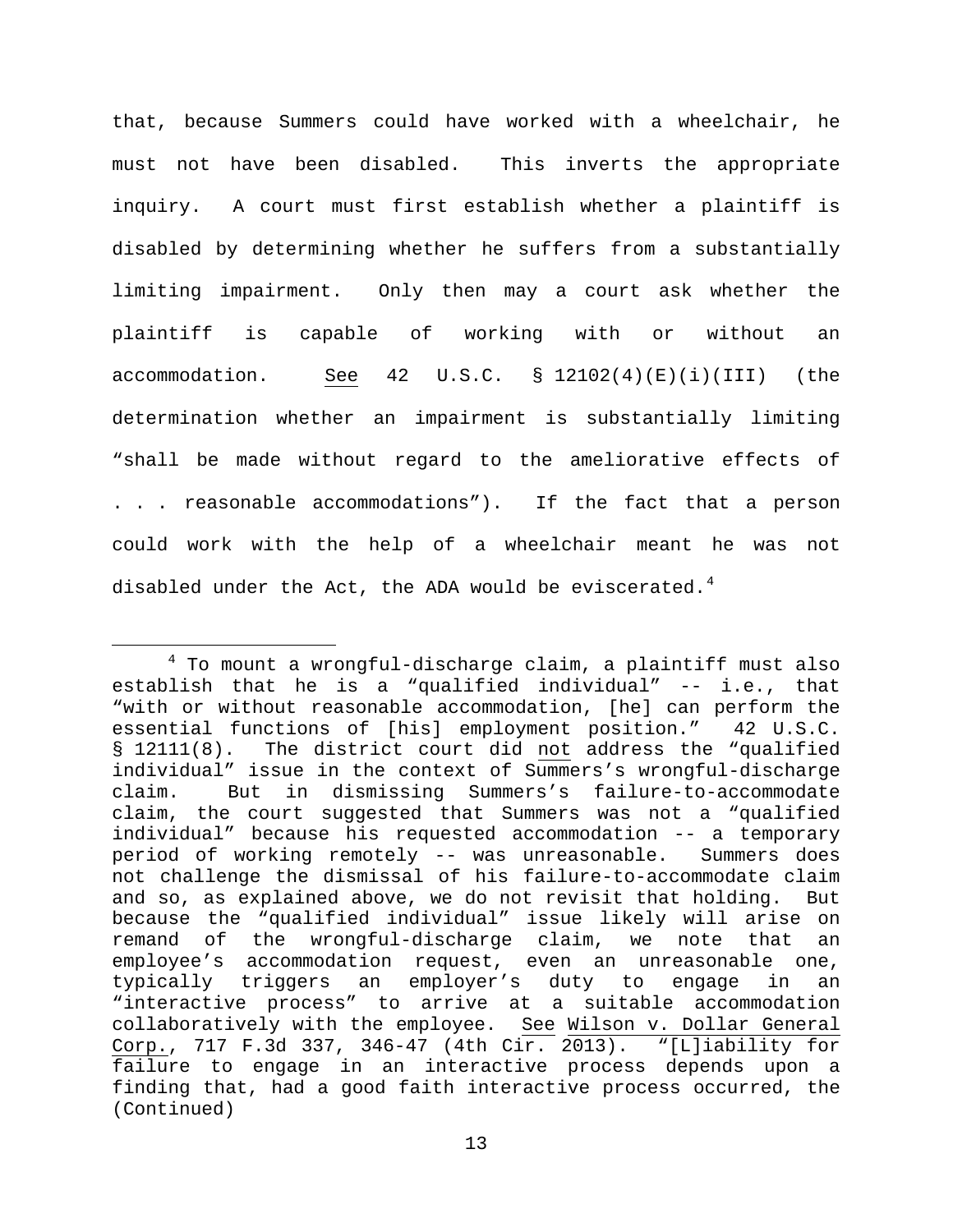Despite the sweeping language of the amended Act and the clear regulations adopted by the EEOC, Altarum maintains that a temporary impairment cannot constitute a disability. In doing so, Altarum principally relies on pre-ADAAA cases that, as we have explained, the amended Act abrogated. Additionally, Altarum briefly advances two other arguments why Summers's leg injuries did not "substantially limit" his ability to walk.

1.

First, Altarum contends that the EEOC regulations defining a disability to include short-term impairments do not warrant deference under Chevron, U.S.A., Inc. v. Natural Resources Defense Council, Inc., 467 U.S. 837 (1984). Altarum argues that Congress's intent "not to extend ADA coverage to those with temporary impairments expected to fully heal is evident," because such a "dramatic expansion of the ADA would have been accompanied by some pertinent statement of Congressional intent." Altarum Br. 34-35.

When a litigant challenges an agency's interpretation of a statute, we apply the familiar two-step Chevron analysis.

ī

B.

parties could have found a reasonable accommodation that would enable the disabled person to perform the job's essential functions." Id. at 347 (quoting Jones v. Nationwide Life Ins. Co., 696 F.3d 78, 91 (1st Cir. 2012))(quotation marks omitted).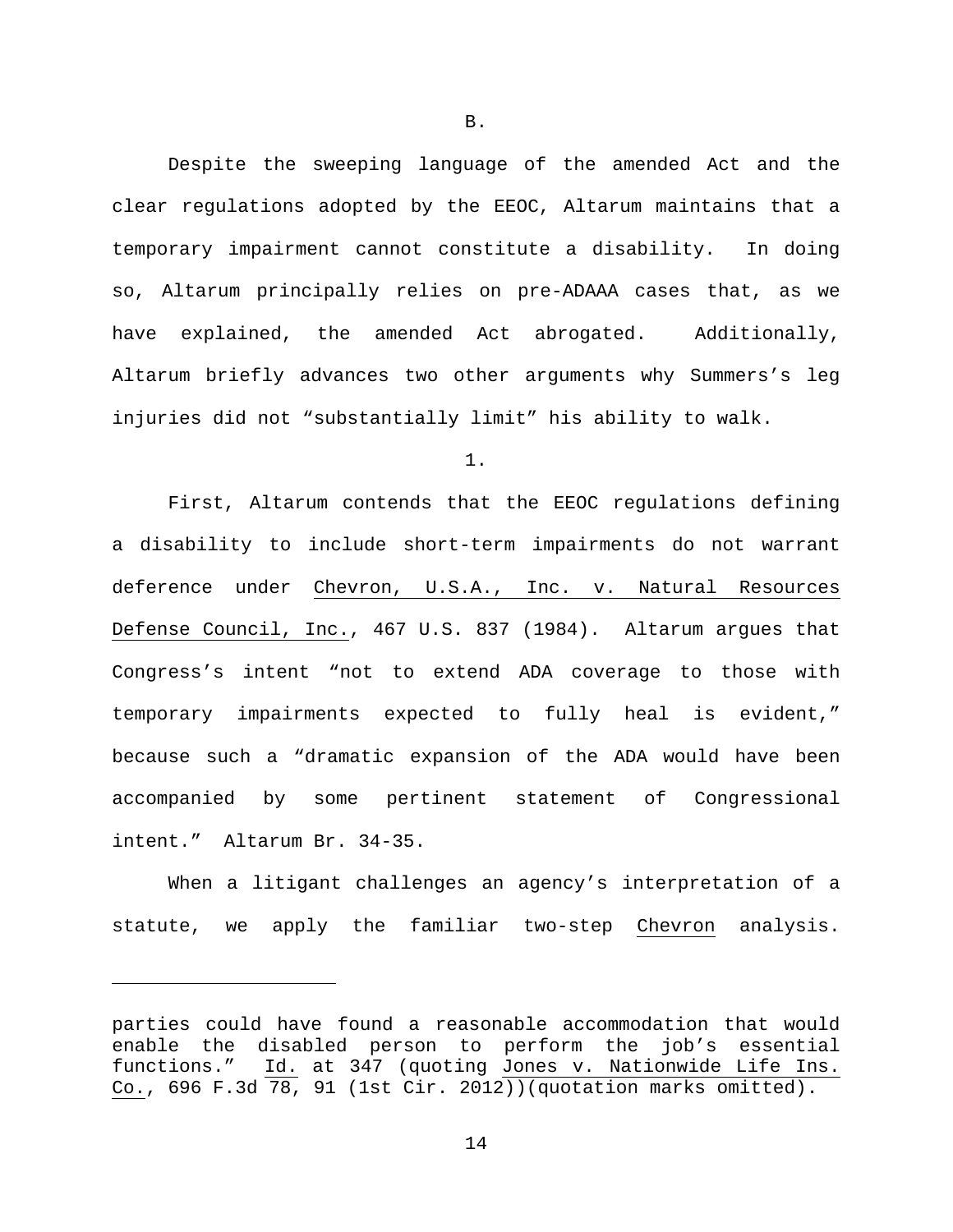First, we evaluate whether Congress has "directly spoken" to the precise question at issue. If traditional rules of statutory construction render the intent of Congress clear, "that is the end of the matter." Chevron, 467 U.S. at 842. If the statute is "silent or ambiguous" with respect to the question at issue, we proceed to the second step -- determining whether the agency's interpretation of the statute is reasonable. Id. at 843. An agency's reasonable interpretation will control, even if better interpretations are possible. Id. at 843 n.11.

Although Altarum contends that Congress's intent to withhold ADA coverage from temporarily impaired employees is "evident," Altarum Br. 34, no such intent seems evident to us. To be sure, the amended Act does preserve, without alteration, the requirement that an impairment be "substantial" to qualify as a disability. But Congress enacted the ADAAA to correct what it perceived as the Supreme Court's overly restrictive definition of this very term. And Congress expressly directed courts to construe the amended statute as broadly as possible. Moreover, while the ADAAA imposes a six-month requirement with respect to "regarded-as" disabilities, it imposes no such durational requirement for "actual" disabilities, thus suggesting that no such requirement was intended. See Hamdan v. Rumsfeld, 548 U.S. 557, 578 (2006) ("[A] negative inference may be drawn from the exclusion of language from one statutory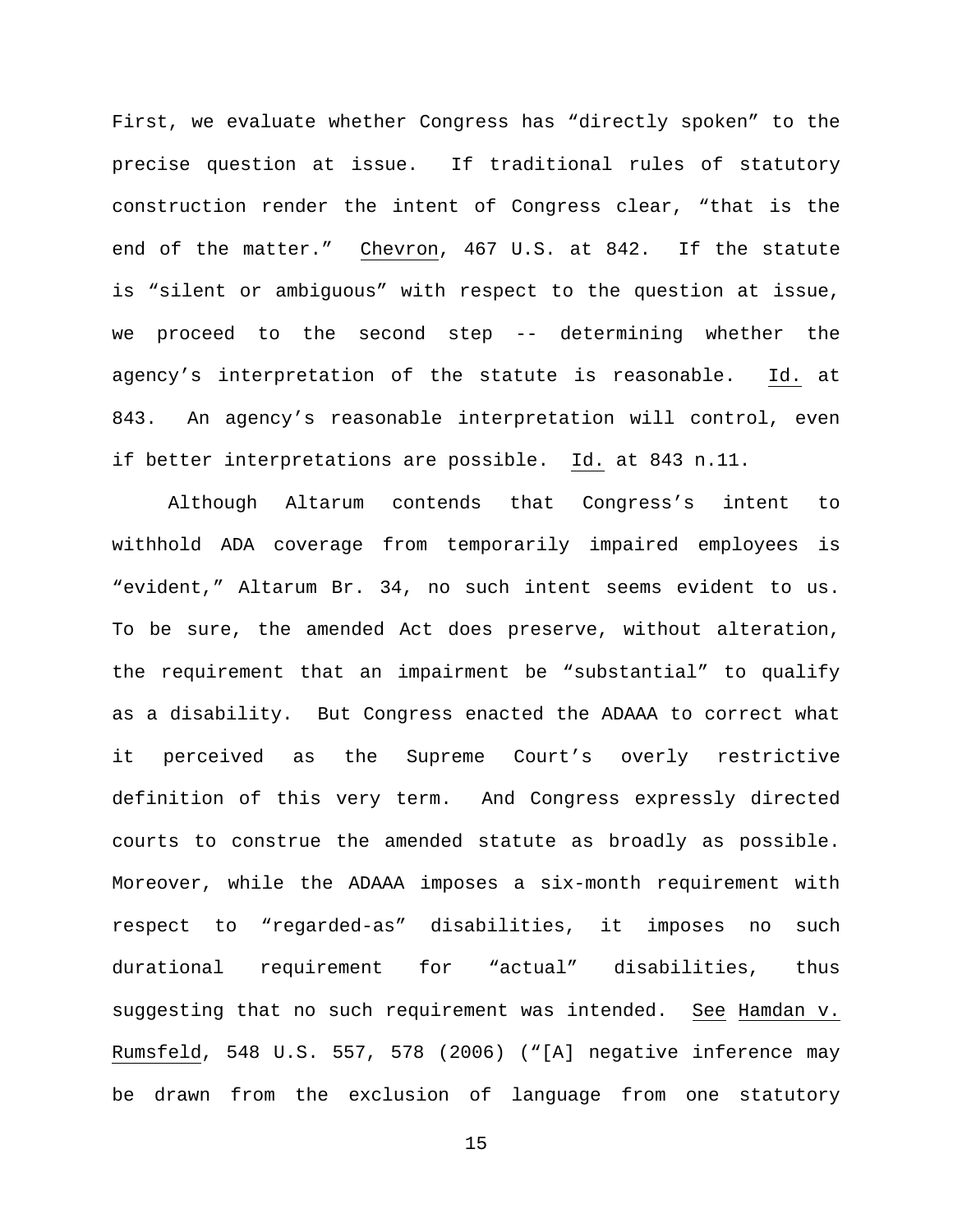provision that is included in other provisions of the same statute."). For these reasons, we must reject Altarum's contention that the amended Act clearly evinces Congress's intent to withhold ADA coverage for temporary impairments. At best, the statute is ambiguous with respect to whether temporary impairments may now qualify as disabilities.

Accordingly, we turn to step two of the Chevron analysis - determining whether the EEOC's interpretation is reasonable. We conclude that it is. The EEOC's decision to define disability to include severe temporary impairments entirely accords with the purpose of the amended Act. The stated goal of the ADAAA is to expand the scope of protection available under the Act as broadly as the text permits. The EEOC's interpretation -- that the ADAAA may encompass temporary disabilities -- advances this goal. Moreover, extending coverage to temporarily impaired employees produces consequences less "dramatic" than Altarum seems to envision. Prohibiting employers from discriminating against temporarily disabled employees will burden employers only as long as the disability endures. Temporary disabilities require only temporary accommodations.

# 2.

Alternatively, Altarum argues that, even deferring to the EEOC regulations, Summers's impairment does not qualify as a disability. Altarum maintains that the EEOC regulations do not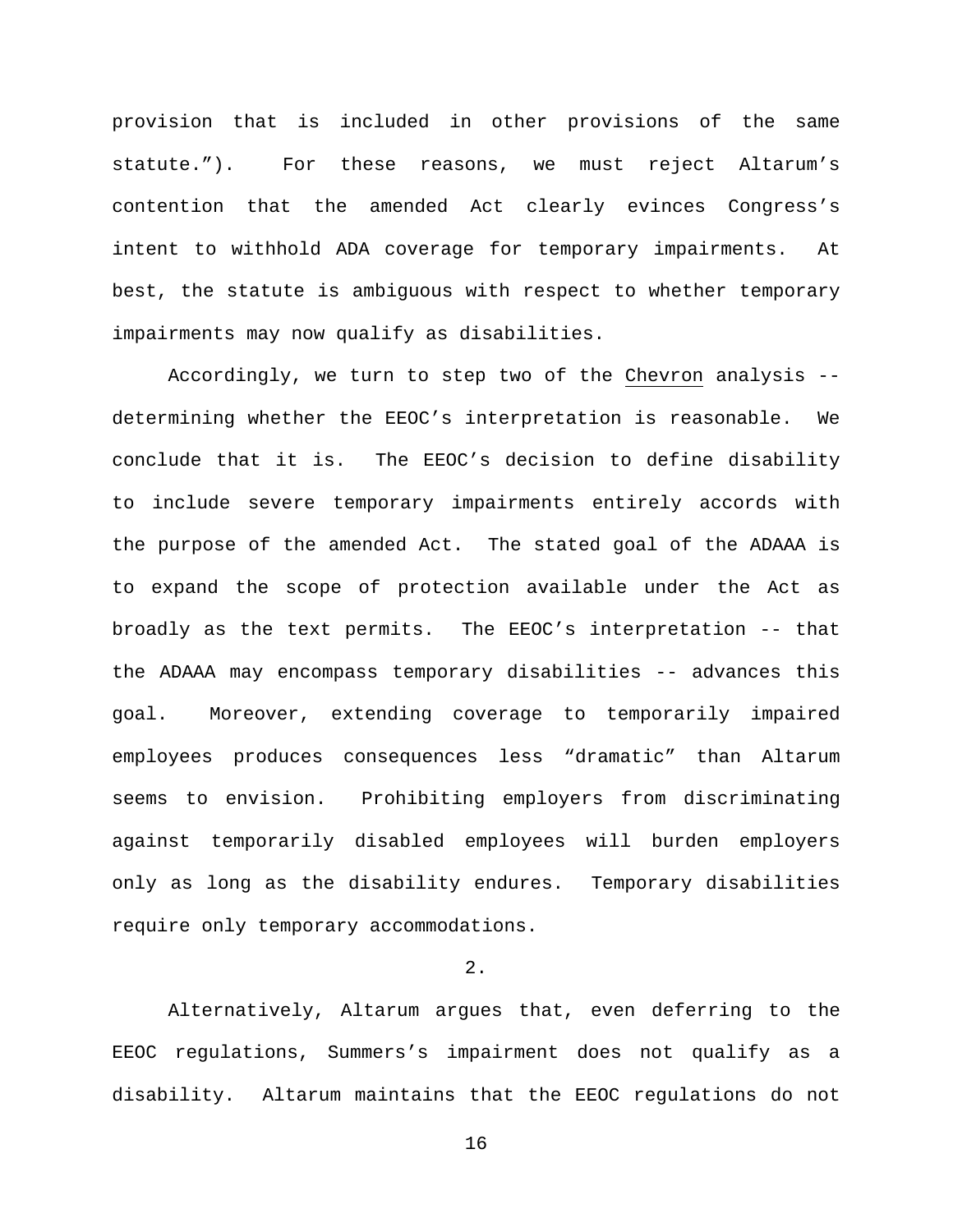apply to Summers's impairment because those regulations do not cover "temporary impairments due to injuries" even if they do cover "impairments due to permanent or long-term conditions that have only a short term impact." Altarum Br. 37.

But, in fact, the EEOC regulations provide no basis for distinguishing between temporary impairments caused by injuries, on one hand, and temporary impairments caused by permanent conditions, on the other. The regulations state only that the "effects of an impairment lasting or expected to last fewer than six months can be substantially limiting" -- they say nothing about the cause of the impairment. 29 C.F.R.  $$1630.2(j)(1)(ix).$ 

Nor do the regulations suggest that an "injury" cannot be an "impairment." Rather, the EEOC defines an impairment broadly to include "[a]ny physiological disorder or condition, cosmetic disfigurement, or anatomical loss affecting one or more body systems," including the "musculoskeletal" system. Id. § 1630.2(h)(1). This expansive definition surely includes broken bones and torn tendons. And the EEOC elsewhere uses the terms "injury" and "impairment" interchangeably. See id. § 1630.2(j)(5) n.3 (app.); id. § 1630.15(f) (app.).

In sum, nothing about the ADAAA or its regulations suggests a distinction between impairments caused by temporary injuries and impairments caused by permanent conditions. Because Summers